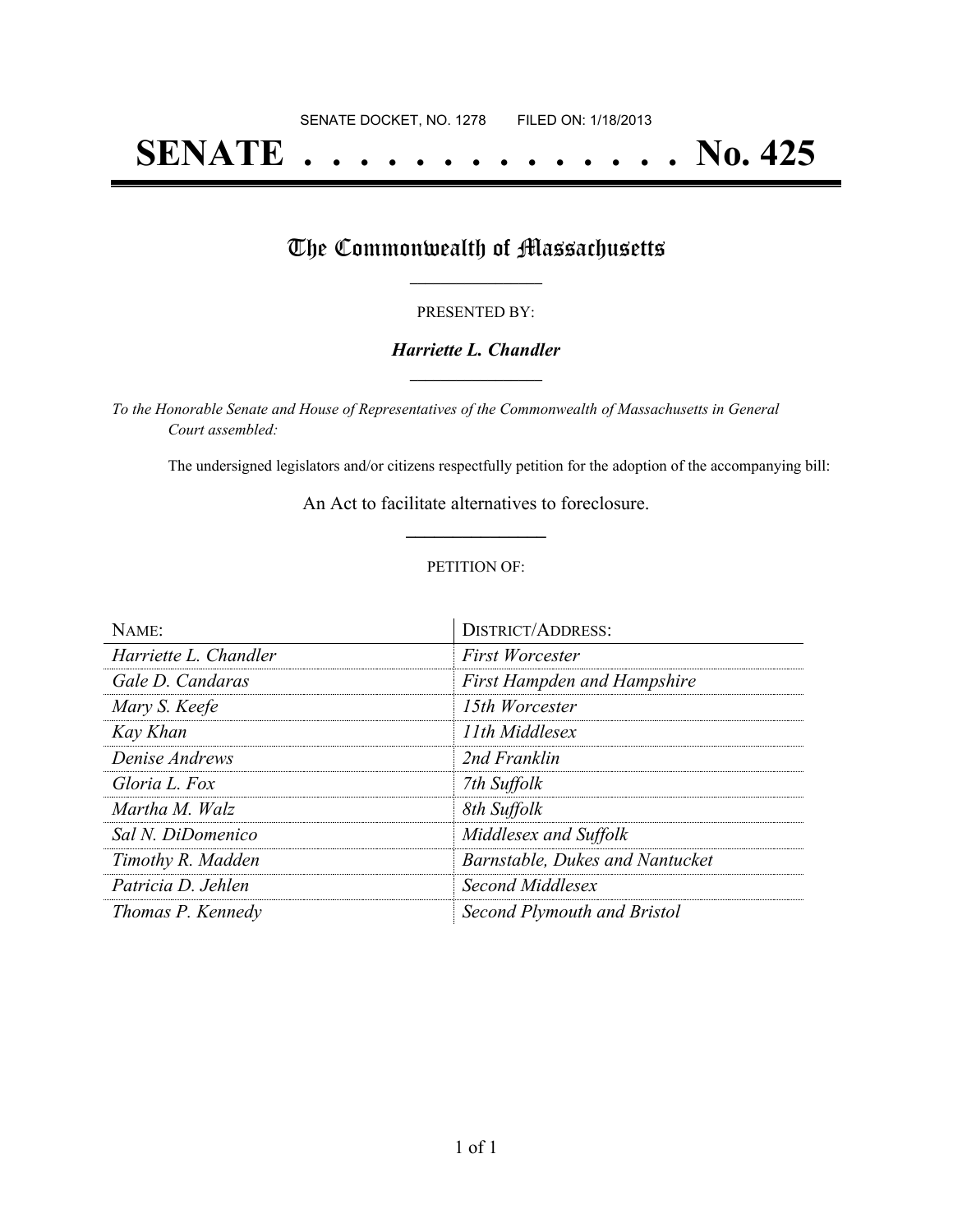# SENATE DOCKET, NO. 1278 FILED ON: 1/18/2013 **SENATE . . . . . . . . . . . . . . No. 425**

By Ms. Chandler, a petition (accompanied by bill, Senate, No. 425) of Harriette L. Chandler, Gale D. Candaras, Mary S. Keefe, Kay Khan and other members of the General Court for legislation relative to alternatives to foreclosure. Financial Services.

### The Commonwealth of Massachusetts

**\_\_\_\_\_\_\_\_\_\_\_\_\_\_\_ In the Year Two Thousand Thirteen \_\_\_\_\_\_\_\_\_\_\_\_\_\_\_**

An Act to facilitate alternatives to foreclosure.

Be it enacted by the Senate and House of Representatives in General Court assembled, and by the authority *of the same, as follows:*

 Chapter 244 §35 of the Massachusetts General Laws is hereby amended by adding subsection 35D

 Section 35D. (a) As used in this section, the following words shall, unless the context clearly requires otherwise, have the following meanings:-

 "Borrower", an individual mortgagor, his or her assignee, successor, or a trust or trustee who owns and resides in residential real property located in the city, and for whom such residential real property is his/her principal residence.

 "Commercially reasonable alternative" – an alternative based on a comparison of the net present value of receiving payments pursuant to a modified mortgage loan or the likely financial recovery from other foreclosure alternatives to the anticipated net recovery following foreclosure incorporating an assessment of the borrower's current circumstances, including without

- limitation the borrower's current income, debts and obligations.
- "Creditor", a person or entity that holds, owns or controls, partially, wholly, directly or indirectly, or in a nominee capacity, a mortgage loan secured by residential property, including, without limitation, a mortgagee, an originator, holder, investor, assignee, successor, trust, trustee, nominee holder, Mortgage Electronic Registration System or mortgage loan servicer, including, but not limited to the Federal National Mortgage Association or the Federal Home Loan Mortgage Corporation or any other Government Sponsored Entity. The term "creditor" shall also include any servant, employee, subcontractor or agent of a creditor.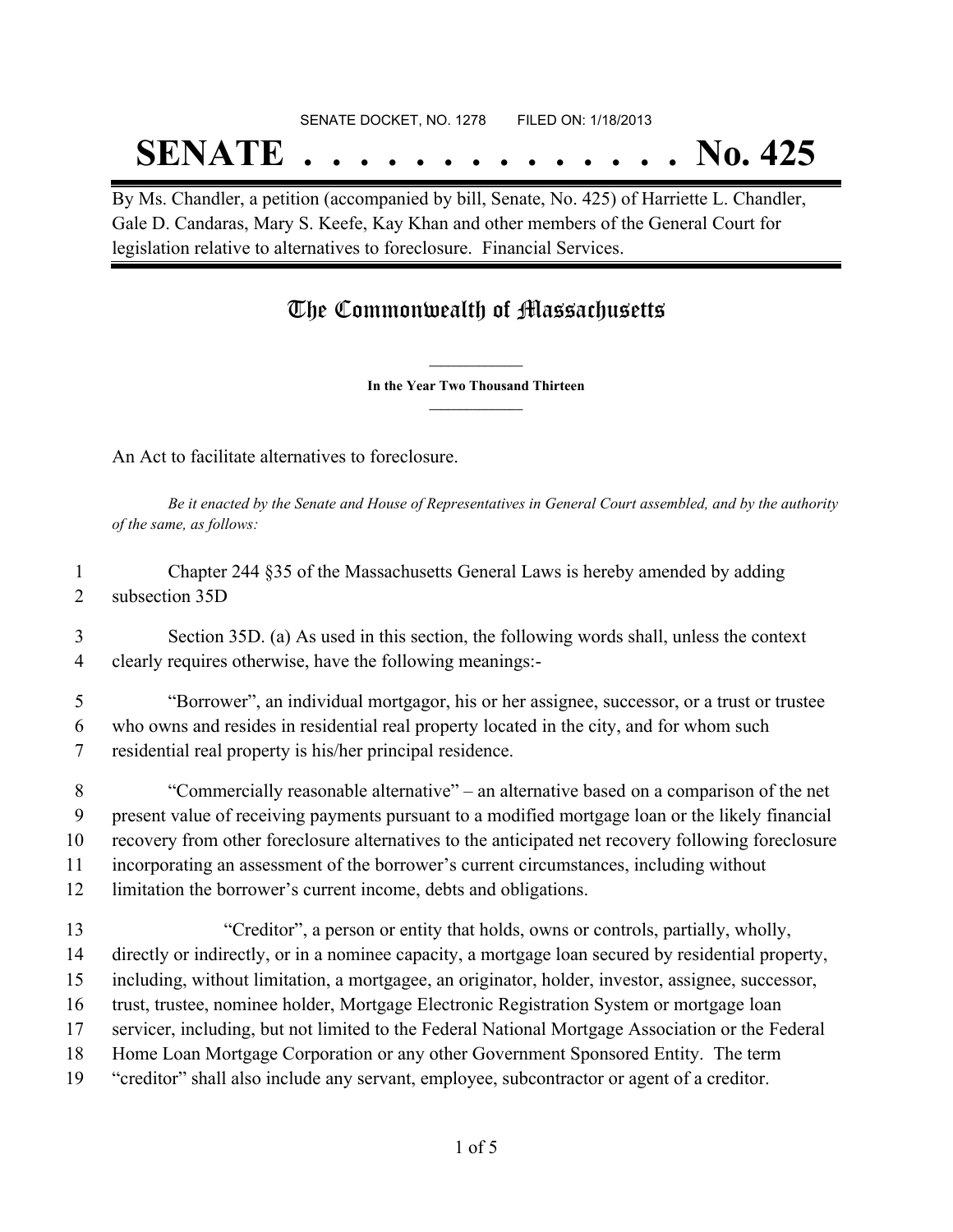"Creditor's representative", a person who has the authority to negotiate and approve the terms of and modify a mortgage loan.

 "Modified mortgage loan", a mortgage modified from its original terms including, but not limited to, a loan modified under 1 of the following: (i) the Home Affordable Modification Program (ii) the Federal Deposit Insurance Corporation's Loan Modification Program, (iii) any modification program that a lender uses which is based on accepted principles and the safety and soundness of the institution and authorized by the National Credit Union Administration or the division of banks, (iv) the Federal Housing Administration or (v) a similar federal loan modification plan.

 "Mortgage loan", a loan to a natural person (or to a nominee trust or any such other entity commonly recognized under Massachusetts law as a lawful borrower) made primarily for personal, family or household purposes secured wholly or partially by a mortgage on residential property.

 Mortgagee, assignee or current holder of a mortgage and note on real property including but not limited to, any lender(s) or any successor in interest and/or assignee of the mortgagee's rights, interests or obligations under a mortgage and note.

 "Net present value", the present net value of a residential property based on a calculation using 1 of the following: (i) the federal home affordable modification program base net present value model, (ii) the Federal Deposit Insurance Corporation's loan modification program, (iii) the Massachusetts Housing Finance Agency's loan program used solely by the agency to compare the expected economic outcome of a loan with or without a modified mortgage loan or (iv) any model approved by the division of banks with similar affordability requirements, characteristics and based on federally recognized present-day inputs and including principal reduction.

- "Net Recovery following foreclosure", a calculation including but not limited to costs from projected delinquency, interest, fees by date of foreclosure based on current actual length of foreclosure process in Massachusetts, costs associated with all legally required actions to foreclose and percentage loss from foreclosure sale, costs to meet all sanitary code requirements, property maintenance and costs associated with eviction if part of standard operating procedure for creditor and other ownership costs until projected sale or re-sale to third party purchaser.
- "Proof of ownership", all documents evidencing an unbroken chain of ownership of the debt including the mortgage, a certified copy of the promissory note in its then-current condition evidencing the debt, all assignments of the mortgage loan whether recorded or unrecorded and authority documents.
- "Residential property", real property located in the commonwealth, on which there is a dwelling house with accommodations for 4 or fewer separate households or a residential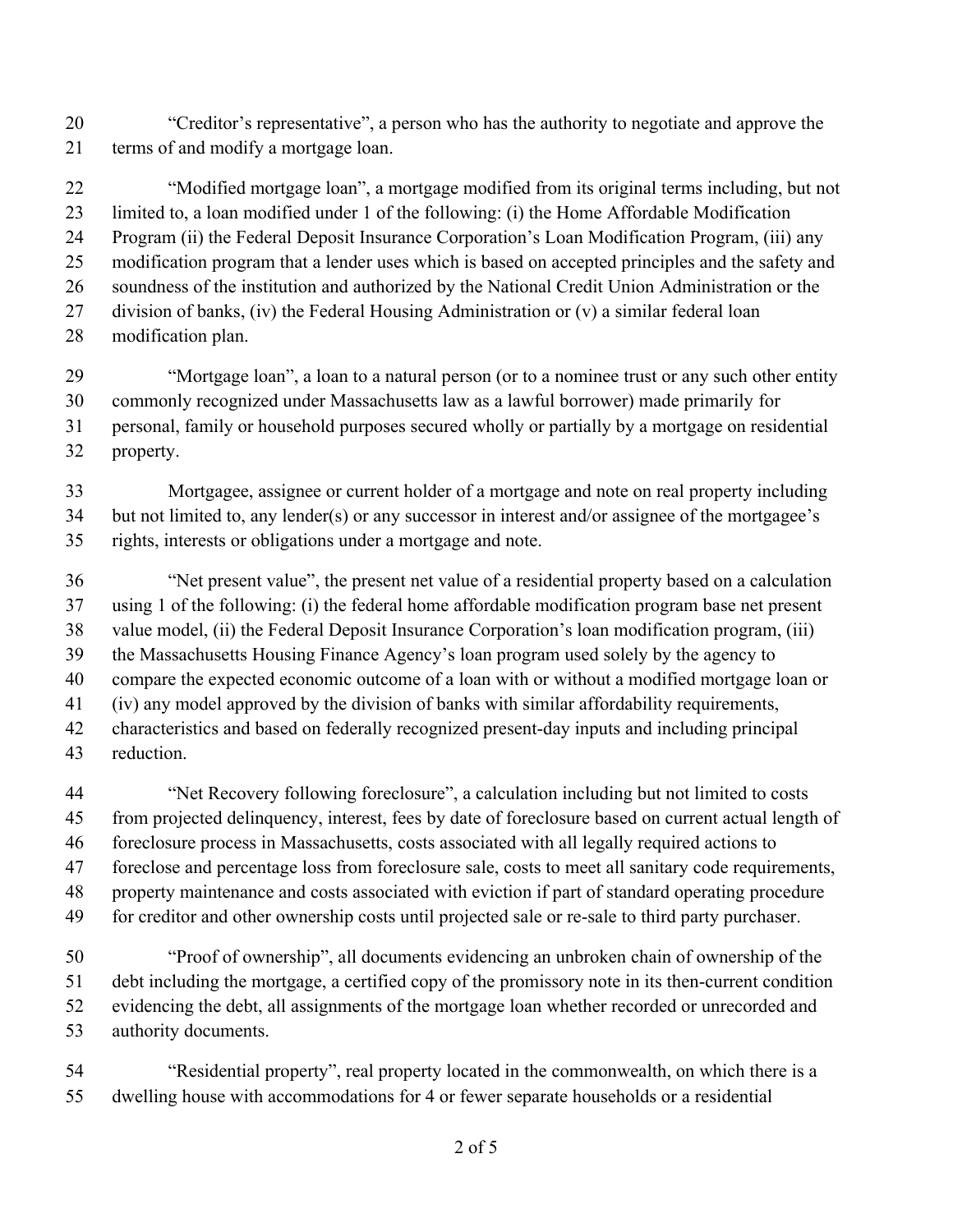- condominium unit or a residential co-op unit and occupied, or to be occupied, in whole or in part
- by the obligor on the mortgage debt; provided, however, that residential property shall be limited
- to the principal residence of a person; provided, further, that residential property shall not include
- residential property taken in whole or in part as collateral for a commercial loan.
- (b) There shall be a Massachusetts Foreclosure Mediation Program administered by the Massachusetts Office of Public Collaboration at the University of Massachusetts at Boston.

 (c) A mortgagee shall, concurrently with the notice sent to the borrower of residential property under section 35A, also send a copy to the Massachusetts Foreclosure Mediation Program (MFMP). The MFMP shall then send to the mortgagor the notice of right to mediation and a foreclosure mediation request form. If a notice of right to cure is not required, the mortgagee shall send a notice of intent to foreclose to the MFMP and the mortgagor at least one hundred and fifty (150) days before initiating foreclosure; the MFMP shall then send the mortgagor the notice of right to mediation. The MFMP will also telephone mortgagors to inform them of their right to participate in mediation. The notice shall be mailed in the 5 most common languages in addition to English.

 A borrower may request foreclosure mediation by submitting the foreclosure mediation request form to the MFMP not more than 30 days after receipt of the notice.

 (d) An in-person mediation session shall be conducted by a neutral third-party mediator between the borrower, the borrower's representative or housing counselor and the creditor's representative, who shall provide proof of the authority to negotiate an alternative to foreclosure, including, but not limited to, (i) reinstatement of the loan, (ii) a modified mortgage loan, (iii) a reduction in principal, (iv) a reduction in interest rate, (v) an increase in the amortization period of the mortgage loan or (vi) a shortsale or deed in lieu; provided, however, in exceptional circumstance, as determined by the mediator, a meeting by phone, video-conference or equivalent may be mutually agreed upon by the mortgagor, the mortgagee and the mediator.

 As early as possible, but not later than 5 days before the scheduled mediation, the creditor shall provide to the borrower and the Massachusetts Foreclosure Mediation Program: proof of ownership, a written net present value analysis including inputs and their basis, an accounting and history of the outstanding balance on the debt, documents evidencing any loss mitigation restrictions and the creditor's anticipated net recovery following foreclosure. When required, the creditor shall bring additional documents supporting the net present value analysis to the mediation session.

 Borrowers will be referred to and encouraged to work with a non-profit housing counseling agency. Borrower will provide to creditor and the Massachusetts Foreclosure Mediation Program: current income, expenses, assets and debts and proof of income and releases standardly required by the affordable home ownership program or similar federal program.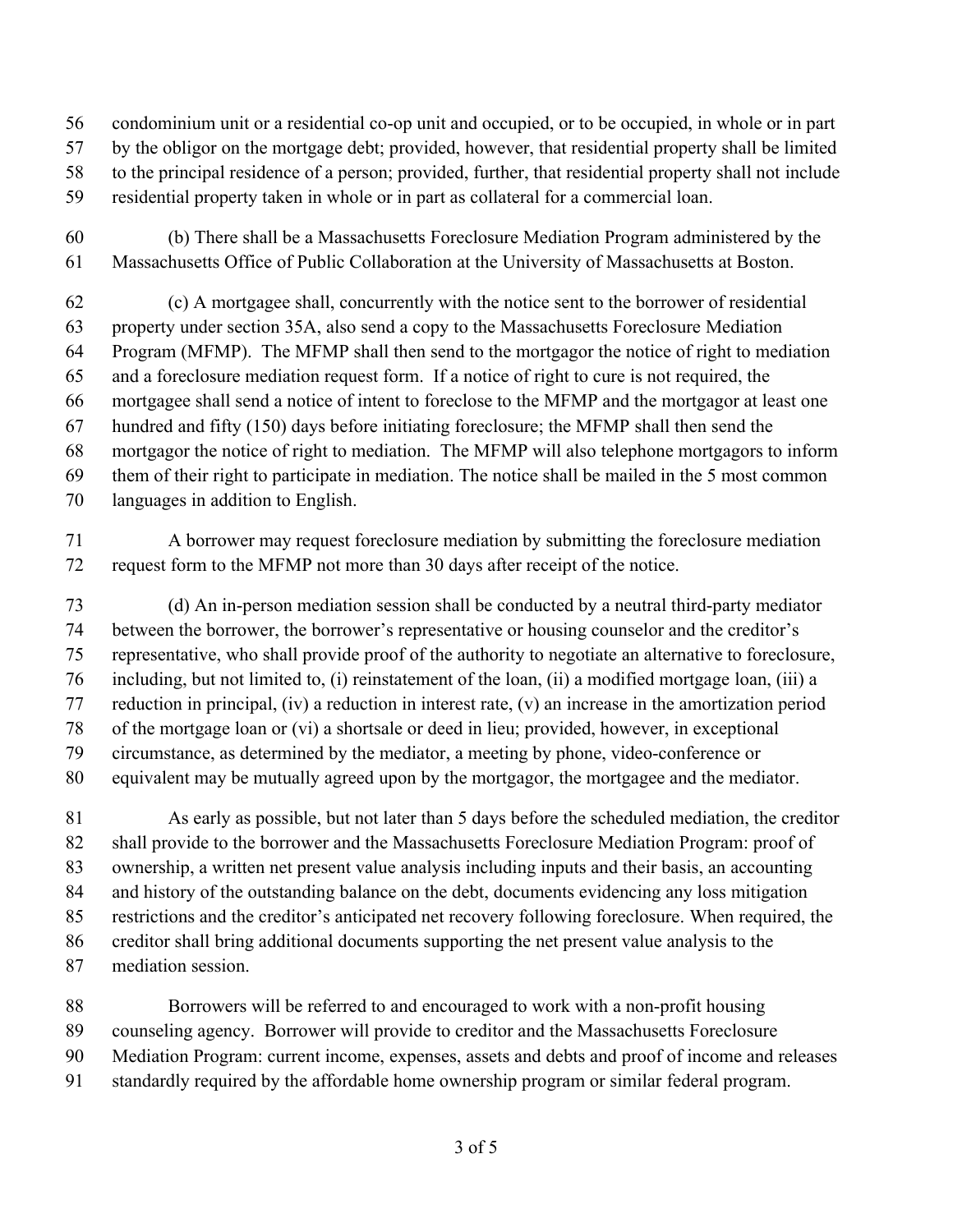If the initial mediation session does not result in an agreement, the parties may agree to additional mediation sessions which the mediator will document.

 If mediation results in an agreement, the borrower shall have not fewer than 7 days to review and sign the mediation agreement and return it to the Massachusetts Foreclosure Mediation Program and the creditor. Not later than 5 days after the mediation session is complete, the mediator shall write a report setting forth the specific compliance with mediation requirements and result of the mediation and send a copy of the report to the borrower and the creditor.

 The mediation period shall conclude not more than 120 days after the borrower elects to participate in mediation.

 (e) If the borrower does not elect to participate in mediation and does not pursue a modified mortgage loan under section 35B, if eligible, foreclosure may proceed under this chapter. If a borrower elects to participate in the Massachusetts Foreclosure Mediation Program, a creditor shall not accelerate the note or otherwise initiate foreclosure proceedings unless the mediator has certified that the creditor participated in the Massachusetts Foreclosure Mediation Program and engaged in mediation in good faith, made all reasonable efforts to find an alternative to foreclosure and any agreement is in full compliance with all state and federal guidelines.

 (f) if, it is determined after a good faith effort made by the creditor and/or homeowner/borrower at the mediation conference, that the parties cannot agree to a commercially reasonable alternative to avoid foreclosure, such good faith effort on behalf of the creditor and/or homeowner/borrower shall be deemed to satisfy the requirements of this Section. A certificate verifying such good faith effort pursuant to this Section shall be issued to the party(s) that made a good faith effort within five (5) days by the Massachusetts Foreclosure Mediation Program to the certified creditor and/or certified homeowner/borrower authorizing said party(s) to proceed with its rights under Chapter 244 of the General Laws.

 (g) All mortgage modifications shall be recorded in the appropriate registry of deeds within 30 days. In the case the mediator does not issue a good faith certificate, the creditor/mortgagee will be prohibited from continuing with the foreclosure process. No sale pursuant to G.L. c. 244 shall be effective to foreclose on any mortgage under this Section, unless 122 all notices required by G.L. c. 244, § 14 specifically reference that a good faith certificate has been issued verifying that the creditor/mortgagee, its assignee or any person identified in G.L. c. 244, §14, has successfully participated in a mediation program in accordance with this Section. No entry by foreclosure shall be effectual unless the memorandum or certificate recorded as required by G.L. c. 244, § 2 includes as an attachment or exhibit a copy of a good faith certificate verifying that the creditor/mortgagee has participated in mediation with the mortgagor/homeowner as required by this Section.